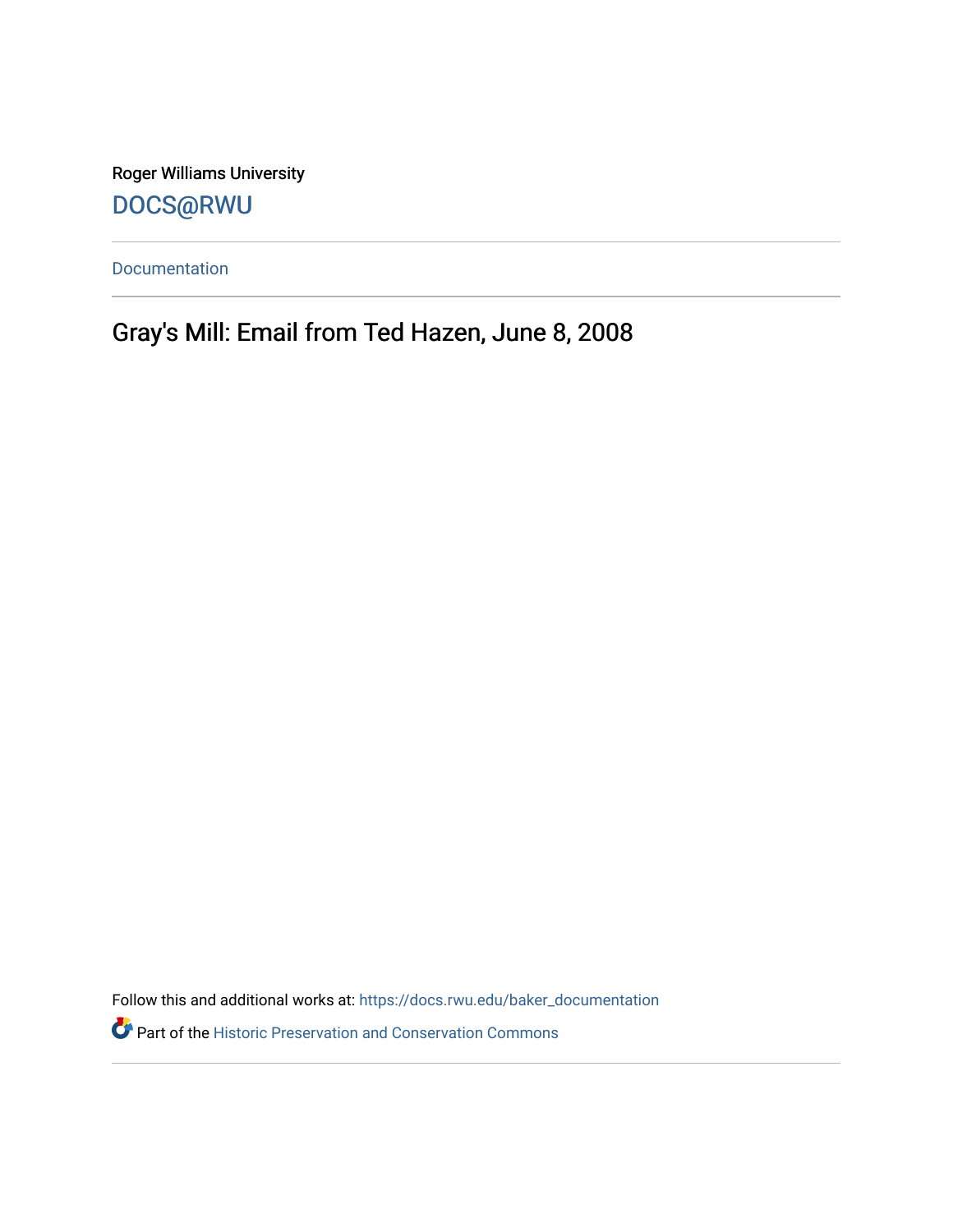From: "Theodore Hazen" To: awb02@sprynet.com Subject: Re: Date: Fri, 08 Jun 2001 18:01:00 X-OriginalArrivalTime: 08 Jun 2001 18:01:00.0569 (UTC) Dear Anne,

Thanks for your letter. To try and answer your questions.

The first one. I don't know when star drills came into use. I think they were used by hand with a hammer. I would try and contact some sort of granite quarry works like the one in Vermont. There is also a stone tool company in Vermont they might know. Head races and tail races were not always lined with stone. Sometimes they were earthen and other times line with vertical boards.

The second one. I know augers with pilot screws came at a certain date but I forget exactly when that date was. I forget the exact date they invented practical screw cutting machinery, but they would have cut screws before that by hand. So there may be separate dates for hand cut versus machine cut pilot screws. You could start by looking in Roy Underhill's books on woodworking and tools.

The third question. Originally it would have been hand hewed beams. Then pit saws, and up and down saw blades would have been used. Circular saws were a Shaker invention about 1820 to 1830. The thing is that standard vertical water wheels had problems generating the rpm to run circular saws. So steam powered saw mills with circular saws were the best solution. The first steam powered flour mill in the United States was constructed in Pittsburgh in 1805 and shortly after that a second was constructed in Kentucky. The book America's Wooden Age edited by Brooke Hindle has a chapter on just saw mills, so that should give you some ideas. Sorry there is not some sort of book that talks about this stuff that would be used in mill restoration, that is one of the problems.

Now if you would have asked me about linseed oil? The Romans had linseed oil. The first linseed oil mills were built in America in the 1600's. I remember this one person who was in charge of these historical building said, proved they would have used linseed oil on wood to preserve and protect it. I don't think the Romans had star drills.

The thing I don't understand is why this committee wants to build a working reproduction of the turbine years? Water turbines were developed in France in the 1840's. They were first constructed in the United States in Massachusetts. The most common water wheel used by American industry up until this time was the breast shot water wheel. The situation which a breast shot water wheel is used is also the same requirements as for a water turbine, as to the "fall" and the "amount of water." The thing about water turbines is that they work great when they are the size of a room and used in huge hydro sites, but their efficiency crashes when they are made smaller and used in mill applications. The require huge amounts of water and many mill sites had to install an auxiliary system of power for summer months or lower water periods. Generally you are talking about 3 to 10 thousand gallons of water per minute or more. With diminished water levels in most streams in the last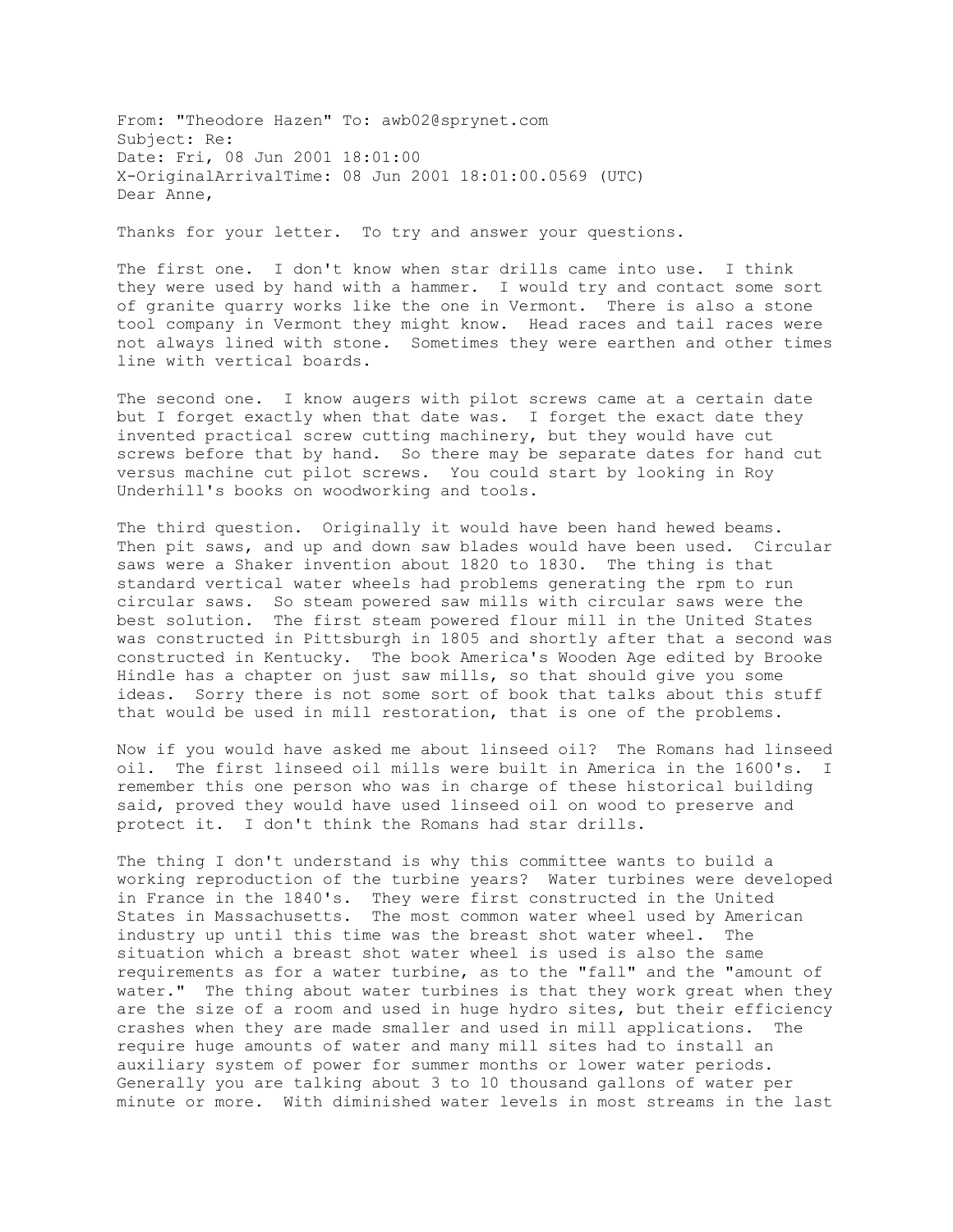100 years, often where a water turbine once operated would not work today. Water turbines are very expensive to purchase and to restore or rebuild. To rebuild an old turbine may cost generally around 250 thousand dollars. To purchase a new one may cost around a million. Then there is the cost of creating the designs for the gear system to transfer the power. The foundry casting of gears is cheap but the high cost comes from the design and creation of foundry casting patterns. To design just two gears for pitch circles and all of the other information for gears, gear ratios and teeth it might cost around 26 to 30 thousand dollars plus that amount again for patterns. Water turbines the turbines go too fast for most milling machinery so the gear ratios power down or keep power at the same speeds. A vertical water wheel can only so many revolutions per minute because of the nature of its materials, so the gear ratios are powered up to get things to operate at the correct speeds. The big problem with water turbines besides operation is interpretation. They are hidden underneath the water and are unseen. So they are difficult to explain how they work.

So basically this committee got the idea or bug in their ear because a turbine and its power train system is made out of metal so they think it is modern and would be longer lasting than a restored or rebuilt wooden wheel and gear system? And of course they would perhaps think that technology would be available with out using expensive millwrights and craftsman with traditional skills. You would think the introduction of computers in this design process would make things cheaper but it is the opposite. Between you and me, generally if a mill is restored for the public and for school groups they tend to favor vertical water wheels because it is easier to see the connections, interpretation and to explain. It sounds like someone is pushing because they are into industrial equipment, motors, modern technology, etc. Sort of a strange twist for some reason.

There were village mills in New England, but the industrial revolution in New England was mainly about textile mills. New England had mills but it was not a flour or grain growing center. New England has rocky and poor soils for growing wheat. Traditionally the New Englanders did not like wheat, so the mills mainly ground corn, and rye, along with some buckwheat. The majority of the mills were in Pennsylvania and Virginia. In the land area that is now New York State there were some 28 thousand mills, 10 thousand mills were in the New York City and Long Island areas. The industrial revolution that occured in the flour milling industry in the 1780 happened in Maryland and Delaware. Basically the Upper South is where it happened.

If the mill is a combination grist and saw mill then it would have been a custom mill that would have been operated seasonally. They would run the grist mill mainly at harvest time and operate the saw mill after the logs were cut in the dead of winter. The problem with these sort of operations was a dishonest miller had a ready supply of sawdust that he could steal more than his allowed toll and hide the difference by adding sawdust. So the mill more than likely was not a commercial milling operation, just a local grind flour and meal deal.

I have one question. Do you know if this 18th century Rhode Island mill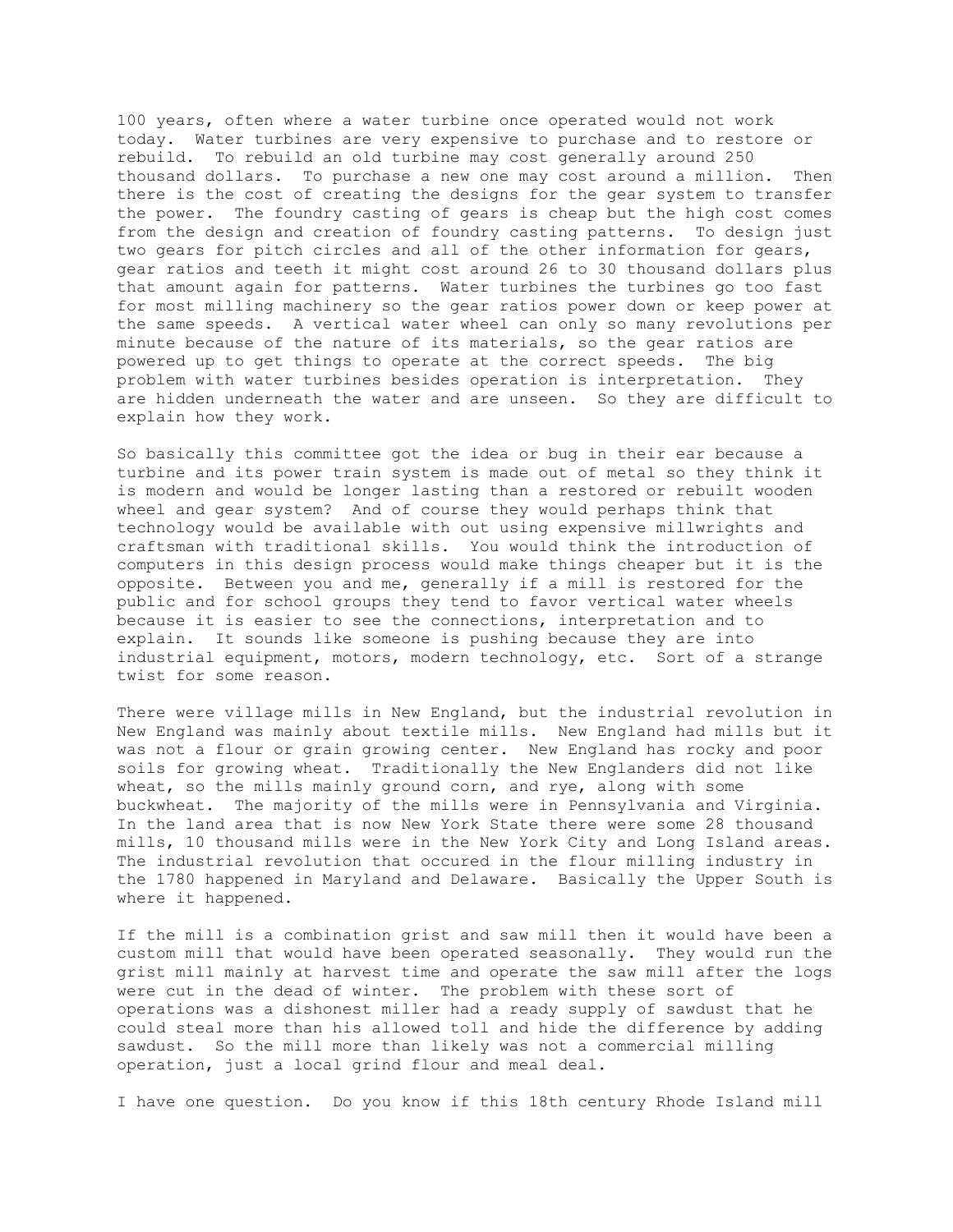has been documented by HABS-HAER? I may have come across the mill on the Library of Congress HABS-HAER site. I am going to have to fire up my one storage hard drive and look at the Rhode Island mill file stuff that I may have saved.

Have you used the reference library at the Hagley Museum and Library in Greenville, Delaware?

I hope to hear from you again.

Thanks, Ted

From: "Anne W. Baker" <awb02@sprynet.com> To: trhazen Date: Thu, 7 Jun 2001 21:38:44 -0400

Dear Ted Hazen,

First I want to thank you for posting your amazing site about mills. I can't believe the amount of important mill information you have offered to the public. It is exciting, informative and endless.

I am a relatively new person to mills. I have worked all my life with 17th Century New England house and only one 18th century Rhode Island mill in in 1980. Basically it was all intact so it didn't present too many problems. Now I have been hired by a non profit group to help them decide what to do with the remains of a derelict 1880 grist and saw mill. The mill site goes back to the late 1600's. The committee would like to build a working reproduction of its turbine years which I am against as it would destroy all the artifacts that still exist and belong to its history. I would prefer an interpretive/educational center that could explain the history of small village mills in southern New England, while leaving the derelict as a place to study the changes brought about by the industrial revolution.

Now having said all of that what I am really asking is where I can find out how to date some details associated with the mill.: 1. The existing tailrace is made with granite cut from a quarry. The stones were split with a star drill . Do you know where I can find out when star drills were first used and what was used before that?

2. The husk frame is a hewn, post and beam structure. However the augar bit that cut the mortises has a pilot screw. Where can I find out the date of augar bits with a pilot screw, or what came before star drills. Mercer is good, but doesn't answer this question.

3. The husk frame has gone through many changes. It as if reading the diaries from the all miller's who had worked there. Some of the husk frame has been replaced with timbers that have up and down saw marks and some with circular saw marks. Where can I